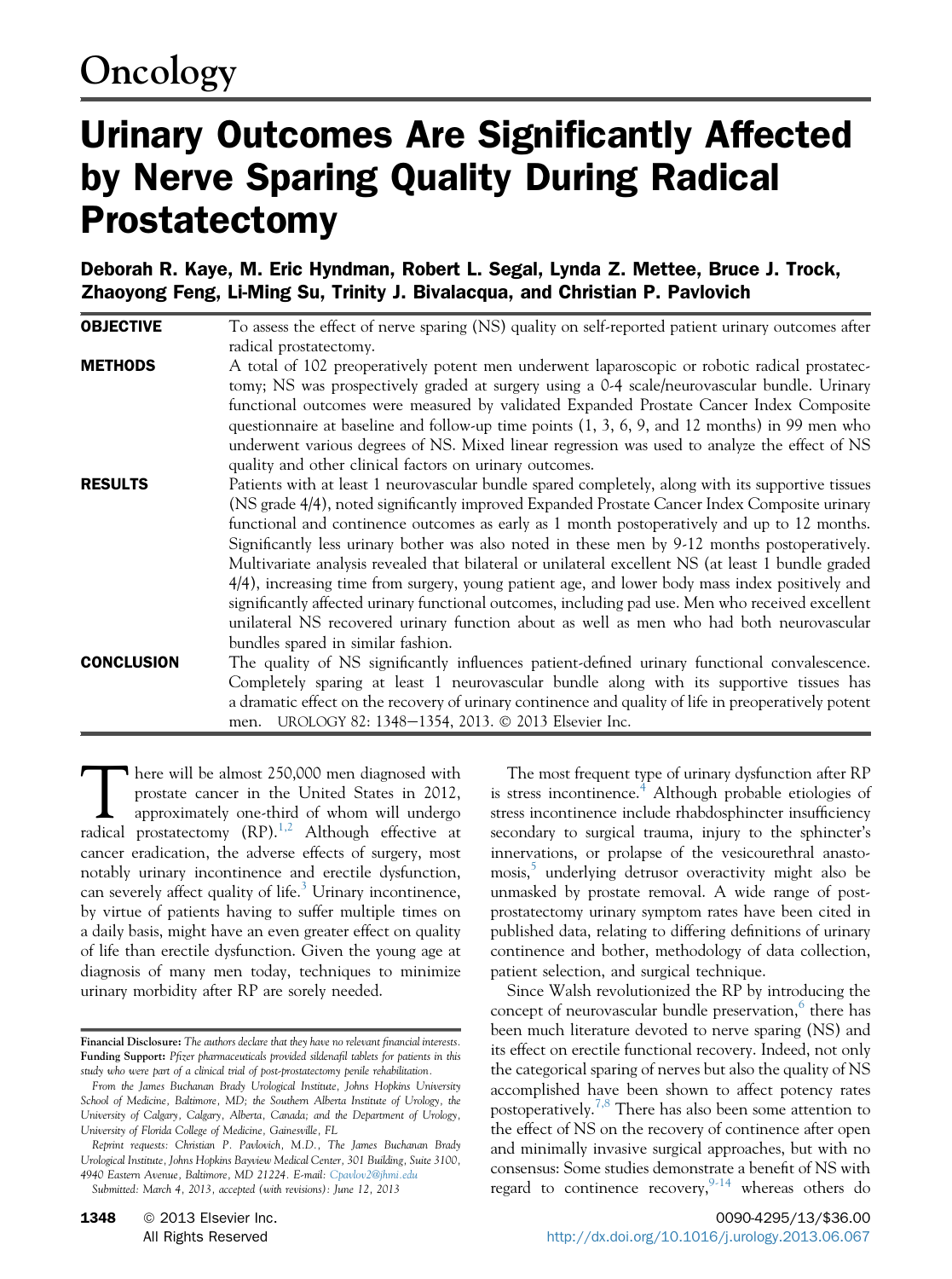<span id="page-1-0"></span>

| Variable                | Excellent NS Groups ( $N = 75$ ) | Standard NS Group ( $N = 24$ ) | P Value |
|-------------------------|----------------------------------|--------------------------------|---------|
| Age                     |                                  |                                |         |
| Mean (std)              | 53.4(5.8)                        | 55.7(5.9)                      | .110    |
| Median (range)          | 54 (40-64)                       | 55 (44-64)                     |         |
| <b>NSS</b>              |                                  |                                |         |
| Mean (std)              | 7.3(1.0)                         | 5.2(1.2)                       | < .0001 |
| Median (range)          | $8(4-8)$                         | $6(2-6)$                       |         |
| BMI                     |                                  |                                |         |
| Mean (std)              | 27.0(3.3)                        | 28.3(3.2)                      | .080    |
| Median (range)          | 26.6 (19.8-37.3)                 | 28.3 (22.3-33.7)               |         |
| <b>PSA</b>              |                                  |                                |         |
| Mean (std)              | 4.8(2.1)                         | 5.1(2.0)                       | .845    |
| Median (range)          | $4.8(0.6-14.0)$                  | $4.8(2.2 - 10.0)$              |         |
| Prostate volume         |                                  |                                |         |
| Mean (std)              | 46.8 (11.6)                      | 53.9(14.4)                     | .074    |
| Median (range)          | 46 (25-78)                       | 49 (39-94)                     |         |
| Hypertension            |                                  |                                |         |
| <b>No</b>               | 54 (62.5)                        | 15 (62.5)                      | .378    |
| Yes                     | 21(37.5)                         | 9(37.5)                        |         |
| DM.                     |                                  |                                |         |
| No                      | 74 (98.7)                        | 24 (100)                       | 1.000   |
| Yes                     | 1(1.3)                           | 0                              |         |
| Hyperlipidemia          |                                  |                                |         |
| No                      | 56 (74.7)                        | 20(83.3)                       | .381    |
| Yes                     | 19 (25.3)                        | 4(16.7)                        |         |
| Coronary artery disease |                                  |                                |         |
| No                      | 74 (98.7)                        | 22(91.7)                       | .145    |
| Yes                     | 1(1.3)                           | 2(8.3)                         |         |

BMI, body mass index; DM, diabetes mellitus; NS, nerve sparing; NSS, nerve sparing score; PSA, prostate-specific antigen.

"Excellent nerve sparing (NS) groups" are men who received 1 or both nerves completely spared (nerve sparing score  $=$  4 on 1 or both sides, bilateral excellent nerve sparing and unilateral excellent nerve sparing). "Standard NS groups" are men who received NS but neither bundle was rated as excellent (nerve sparing score <4 on each side, standard nerve sparing).

not.<sup>[15-22](#page-5-0)</sup> There are little data available on early  $(<1$  year) continence recovery rates using patient-reported quality of life questionnaires, with equally mixed results.<sup>[11,12,20](#page-4-0)</sup> In addition, none of these studies investigated whether, in a cohort of potent men, degrees of NS or NS quality might affect the recovery of urinary continence.

The objective of this study was to prospectively evaluate if the quality of neurovascular bundle preservation as determined by the surgeon at surgery affected the recovery of urinary continence and the different urinary symptom domains over the first postoperative year, as assessed by patient self-reported Expanded Prostate Cancer Index Composite (EPIC) questionnaire. $^{23}$  $^{23}$  $^{23}$ 

## MATERIALS AND METHODS

This was a single-institution, 3-surgeon institutional review board-approved study of potent men undergoing minimally invasive (laparoscopic or robotic) NS RP for prostate cancer. Informed consent was obtained from 102 prospectively enrolled patients, with NS quality (grade) intraoperatively recorded by each surgeon. Grading ranged from 0 (none) to 4 (excellent) for each neurovascular bundle, providing a composite bilateral NS score (NSS) of 0 to 8, derived from our previous experience<sup>[7](#page-4-0)</sup> and corresponding to others.<sup>[13](#page-5-0)</sup> In brief, a score of 0 corresponded to no NS on that side, with the nerve resected in whole or in part, 1 corresponded to poor NS (bundle appears traumatized or fulgurated in places but without missing segments), 2 corresponded to good NS (good bundle but slightly ragged, with no clear divots or missing pieces, and scant nerve tissue on the resected

prostatectomy specimen), 3 corresponded to very good NS (intact nerve bundle with little supportive tissue, no nerve tissue on the resected specimen), and 4 corresponded to excellent NS (intact bundle with significant supportive tissue veil/high release, no nerve visualized on specimen). The patients were subcategorized into 3 groups, a bilateral excellent NS (BENS: both neurovascular bundles spared excellently;  $NSS = 8$ ), a unilateral excellent NS group (UENS: 1 bundle spared excellently grade 4, other bundle graded <4; NSS range, 4-7), and a standard NS group (SNS: at least 1 bundle spared, but neither bundle spared excellently; each graded 0 to 3; NSS range, 1-6).

Inclusion criteria for NS RP were age <65, normal preoperative erectile function (IIEF-EF  $\geq$ 26/30<sup>[24](#page-5-0)</sup>), untreated prostate cancer stage cT1c or cT2a, and Gleason grade <8. Exclusion criteria were previous prostate cancer treatment (radiation, hormonal deprivation, and chemotherapy). All patients were prescribed 50 mg sildenafil for postprostatectomy penile rehabilitation on a nightly or on-demand basis after NS RP as part of a clinical trial, with potency data reported in a separate publi-cation<sup>[25](#page-5-0)</sup>; each patient's average monthly phosphodiesterase type 5 inhibitor usage was recorded on follow-up visits and tabulated. The postoperative care pathway of all patients was standardized, and with respect to continence involved written instruction regarding the performance of Kegel exercises.

The EPIC was administered at different time points (presur-gery, 1, 3, 6, 9, and 12 months after surgery).<sup>[23](#page-5-0)</sup> The subscales analyzed included all those relating to urinary outcomes, specifically the Urinary Domain Summary Score (USS), Urinary Bother Subscale, Urinary Incontinence Subscale (UIN), Urinary Irritative/Obstructive Subscale (UIR), and Urinary Function Subscale (UFS).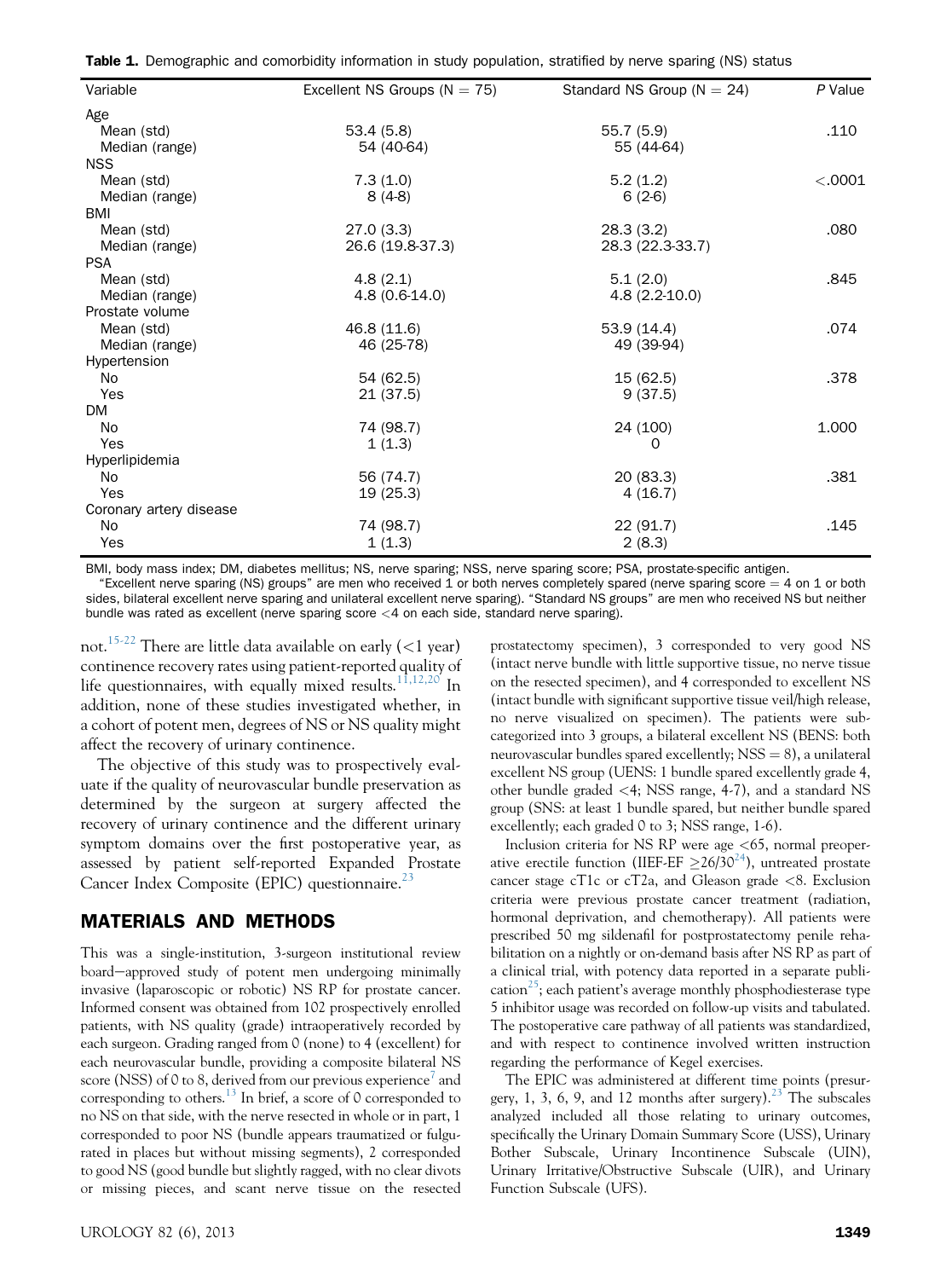<span id="page-2-0"></span>Table 2. Mixed model showing effect on urinary outcome from baseline through study completion, adjusted for age, body mass index, prostate volume, and baseline urinary outcome score

| <b>EPIC Interest</b><br>Variable | Predictor                 | Slope          | P Value        |
|----------------------------------|---------------------------|----------------|----------------|
| Urinary                          | BENS/UENS                 | 11.2           | < .0001        |
| summary                          | (excellent NS)            |                |                |
|                                  | vs SNS (standard NS)      |                |                |
|                                  | Time point                | 1.5            | < .0001        |
|                                  | Prostate volume           | 0.05           | .587           |
|                                  | BMI                       | $-0.7$         | .013           |
|                                  | Age                       | $-0.4$         | .063           |
|                                  | Urinary summary (mo 0)    | 0.1            | .289           |
| Urinary                          | BENS/UENS vs SNS          | 9.2            | .002           |
| bother                           | Time point                | 2.3            | < .0001        |
|                                  | Prostate volume           | 0.08           | .464           |
|                                  | <b>BMI</b>                | $-0.6$         | .087           |
|                                  | Age                       | $-0.3$         | .134           |
|                                  | Urinary bother (mo 0)     | 0.1            | .285           |
| Urinary                          | BENS/UENS vs SNS          | 2.4            | .121           |
| irritative                       | Time point                | 0.8            | < .0001        |
|                                  | Prostate volume           | 0.07           | .193           |
|                                  | BMI                       | $-0.2$         | .349           |
|                                  | Age                       | $-0.2$         | .148           |
|                                  | Urinary irritative (mo 0) | 0.3            | .001           |
| Urinary                          | BENS/UENS vs SNS          | 17.9           | .0001          |
| incontinence                     | Time point                | 2.9            | < .0001        |
|                                  | Prostate volume           | $-0.01$        | .943           |
|                                  | <b>BMI</b>                | $-1.7$         | .0009          |
|                                  | Age                       | $-0.4$         | .241           |
|                                  | Urinary incontinence      | $-0.1$         | .498           |
|                                  | (mo 0)                    |                |                |
| Urinary                          | BENS/UENS vs SNS          | 14.3           | < .0001        |
| function                         | Time point                | 2.1            | < .0001        |
|                                  | Prostate volume           | $-0.03$        | .816           |
|                                  | <b>BMI</b>                | $-0.9$         | .007           |
|                                  | Age                       | $-0.2$         | .348           |
|                                  | Urinary function (mo 0)   | 0.1            | .503           |
| Pad usage                        | BENS/UENS vs SNS          | $-0.6$         | .0006          |
|                                  | Time point                | $-0.1$         | < .0001        |
|                                  | Prostate volume           | $-0.01$        | .251           |
|                                  | <b>BMI</b>                | 0.03           | .051           |
|                                  | Age                       | 0.03<br>$\ast$ | .014<br>$\ast$ |
|                                  | Pad usage (mo 0)          |                |                |

BENS, bilateral excellent nerve sparing; SNS, standard nerve sparing; UENS, unilateral excellent nerve sparing; other abbreviations as in [Table 1](#page-1-0).

\* All baseline pad usage is 0.

Higher values (1-100) correspond to better function for each EPIC subscale. Comparisons of urinary outcomes were performed between groups using the t test or Wilcoxon rank sum test. We also looked specifically at EPIC item 27, "How many pads or adult diapers per day did you usually use to control leakage during the last 4 weeks?" Mixed linear regression was used to analyze the effect of NS across all time points with month 0 scored as a covariate in the model. All statistical calculations were performed with SAS 9.3. P values  $\leq$  0.05 were considered statistically significant.

## RESULTS

The BENS group consisted of 45 men, the UENS group 30 men, and the SNS group 24 men; 3 men received no NS on either side and were excluded from final analysis



Figure 1. Urinary summary score for standard nerve sparing (SNS) vs unilateral excellent nerve sparing (UENS) vs bilateral excellent nerve sparing (BENS) through 12 months after surgery.

owing to sample size. Baseline age, body mass index (BMI), prostate volume, and relevant comorbidities were similar ( $P > .05$ ) between men who received at least 1 excellently spared neurovascular bundle and those who did not ([Table 1\)](#page-1-0), although as expected mean NSS differed between these groups. There was no difference in baseline EPIC urinary domain scores between the 2 groups. Analyses compared the BENS group, UENS group, and SNS groups, and also the BENS/UENS combined groups with the SNS group.

There was significant decline in all urinary parameters from baseline to first postoperative assessment in all groups. As expected, however, all urinary measures, for all groups, improved with increasing time from surgery. As early as 1 month postoperatively, BENS/UENS patients achieved significantly higher scores on the USS, UIN, and UFS  $(P \le .05)$ , representing improved function. These statistically significant trends continued over time. By 9 months postoperatively, it was evident that excellent NS of 1 or both neurovascular bundles significantly correlated with improvements in all EPIC urinary domains compared with lesser qualities of NS, primarily the USS, UIN, and UFS (and with the sole exception of the UIR). These differences held up at the 12-month time point for all of the same subscales, including the global USS  $(P = .002)$ . Comparing BENS with UENS groups showed far more subtle differences on EPIC subscales: There were no significant differences in any subscale until month 6 (USS, UIN, and UFS) and month 9 (UIN and UFS), when BENS patients demonstrated improved outcomes. However, these transient differences were no longer apparent by the end-of-study month 12 assessment (data not shown).

On multivariate analysis, excellent NS of 1 or both neurovascular bundles (BENS/UENS) was significantly associated with improvements in all EPIC urinary domains (except for UIR) compared with SNS over the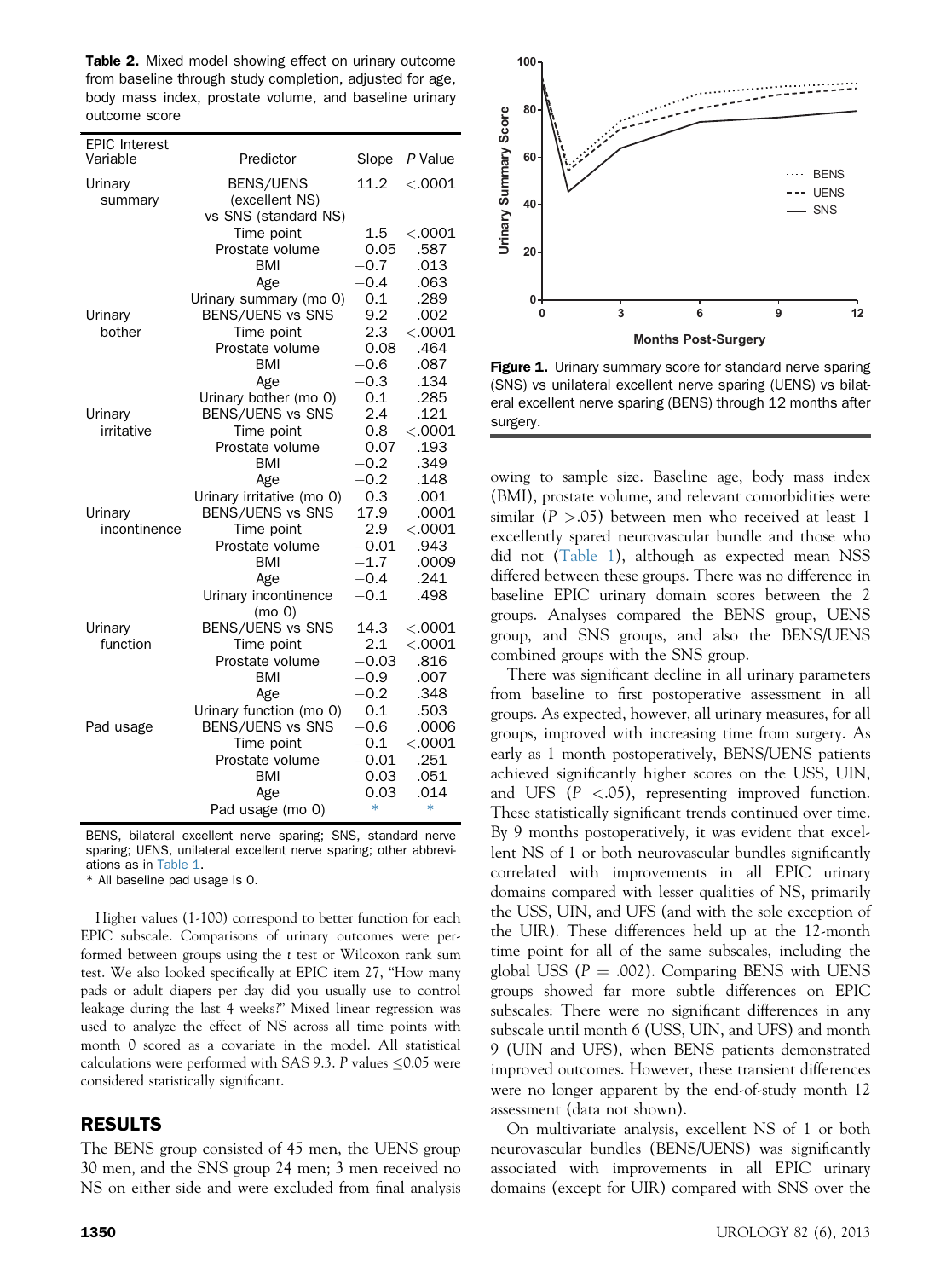

Figure 2. Urinary incontinence subscale score for standard nerve sparing (SNS) vs unilateral excellent nerve sparing (UENS) vs bilateral excellent nerve sparing (BENS) through 12 months after surgery.

first postoperative year ([Table 2\)](#page-2-0). Representative USS and UIN convalescence curves resulting from mixed model analysis are shown in [Figures 1](#page-2-0) and 2. Both the BENS and UENS curves are statistically different from the SNS curve  $(P < .05)$ , but they are not statistically different from each other. Increasing time from surgery was associated with improvements in all EPIC urinary domains. Increasing BMI was a predictor of poorer USS, UIN, and UFS scores, and increasing age was associated with greater pad usage [\(Table 2](#page-2-0)). Prostate volume was not associated with differences in outcomes for any of the EPIC urinary domains [\(Table 2\)](#page-2-0). Phosphodiesterase type 5 inhibitor use/quantity did not alter the effect of NSS on urinary functional outcomes either when the dosage used on a monthly basis was added to the mixed model (data not shown).

BENS and UENS patients used significantly fewer pads than those who received SNS across all time points ( $P =$ .0006). There was no significant difference in pad usage between men who received excellent sparing of both bundles compared with excellent sparing of just 1 (BENS vs UENS;  $P = .154$ ).

## COMMENT

In this study, we demonstrate that higher quality NS significantly improves patients' perception of nearly each category of urinary recovery as measured by EPIC urinary outcome scores and pad usage. Most these differences were noted between 1 and 9 months postoperatively and held up at 12 months, a time by which most patients have more or less plateaued in terms of urinary convalescence. Men who had 1 or both neurovascular bundles spared completely, with a healthy veil of tissue overlying 1 or both nerves, had comparable and excellent urinary recovery, compared with men who received lesser degrees of NS. These findings integrate 3 key components of

postprostatectomy continence recovery research, which to our knowledge have not been previously reported simultaneously: recovery at early (starting at 1 month postoperatively) time points, subjective patient-reported quality of life outcomes in various urinary functional domains, and how the quality of NS affects these outcomes. In addition, on multivariate analysis, we found several factors that can predict outcomes in some or all the EPIC urinary domains, namely intraoperative NS quality, increasing time from surgery, age, and BMI.

The literature devoted to the effect of NS on urinary continence outcomes has used various outcome-reporting tools and resulted in mixed findings. Several studies found a positive association between NS and recovery of conti-nence, <sup>[9-14](#page-4-0)</sup> whereas others did not.<sup>15-22</sup> These studies are heterogeneous, with notable differences, including study size, patient demographics, time frame for assessment of continence recovery, definition of NS, definition of continence, tools to assess continence, and surgical approach. In addition to NS status, cited factors which have been found to predict urinary continence recovery include type of NS (bilateral vs unilateral), young age of patients, lower prostate cancer clinical risk status, lower prostate volume, better preoperative urinary function and potency (based on a variety of validated questionnaires), baseline urinary frequency, bladder necksparing, BMI, and postoperative pad use. These factors are not unanimous or necessarily inclusive, as a recent metaanalysis also cited patient comorbidity, surgical technique, and surgeon experience as important factors in recovery of urinary continence. $^{26}$  $^{26}$  $^{26}$  The findings of our own multivariate analysis support previously reported risk factors predicting the return of urinary continence.

Studies examining how NS status affects urinary continence using patient-reported quality of life outcomes have also been discordant, but have typically looked at NS as an all-or-none phenomenon. Examples include Wei et al, $^{12}$  $^{12}$  $^{12}$ who conducted a prospective study and found that categorical NS afforded an earlier return to continence (median 5.3 vs 10.9 months) and held up as a predictor of regaining urinary continence on multivariable analysis. Choi et al<sup>11</sup> analyzed a cohort of a single surgeon's patients after robotic RP and also found that as early as 4 months postoperatively, NS was associated with improved mean EPIC urinary function. Other studies, however, have not shown a lasting effect of NS. One group, for example, examined any correlation between NS status and urinary continence recovery by University of California, Los Angeles - Prostate Cancer Index (UCLA-PCI): differences at 3 months in the NS group did not hold up by 36 months postoperatively, and on multivariate analysis, there was no correlation between NS and UCLA-PCI scores.<sup>20</sup>

A critical concern when considering NS status is the subjective nature of not only whether NS was actually carried out, but also the quality or degree of NS. Many studies simply allude to whether NS was performed retrospectively by operative note or prospectively based on surgeon perception. However, some investigators have attempted to define NS quality on the basis of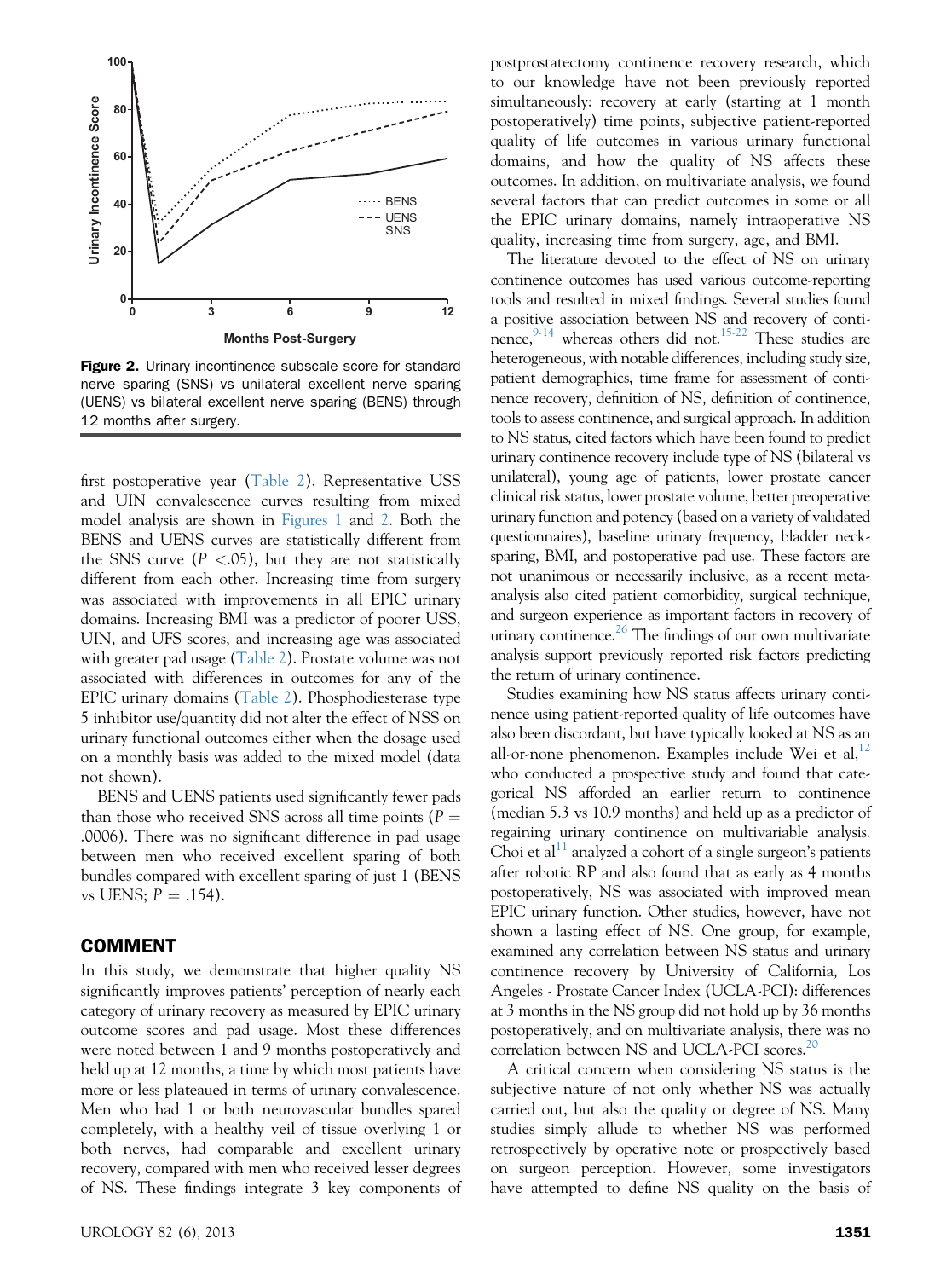<span id="page-4-0"></span>proportion of the neurovascular bundle intraoperatively preserved.<sup>7,8,11</sup> Even attempts at developing objective NS grading systems leave room for subjective surgeon interpretation. In our previous report, $\alpha$  we attempted to more objectively and thoroughly define intraoperative NS status, on the basis of size and continuity of the remnant neurovascular bundles after RP. Interestingly, it has been shown that a surgeon's designation of NS status is significantly correlated with the amount of residual nerve tissue on  $RP$  specimens.<sup>[27](#page-5-0)</sup> Two more recent reports describe a standardized NS grading system according to the intraoperative visual cues of the periprostatic tissues and prostatic vasculature, respectively, during robotic RP,[13,28](#page-5-0) which might represent the most vigorous attempts at objective NS grading classification to date.

In terms of objective outcome measures, there are multiple methods to assess postprostatectomy urinary continence or function, including daily pad use, validated quality of life questionnaires (including the EPIC, the UCLA-PCI, and the EORTC-QLQ-PR25), and urodynamic evaluation. The most common way of assessing continence recovery appears to be daily pad use. However, this intuitively appealing method has flaws, as patients' tolerance of and bother from a moist pad differs from one individual to the next, which can affect pad change frequency. Defining continence as using 0 or 1 pad/day usage is rather imprecise, and it has even been shown that patients who do not wear pads can still develop significant bother, usually related to urinary leakage, after RP.<sup>29</sup> Validated patient-reported outcome measures best assess the true degree of patient bother. The EPIC questionnaire, used in this study, distinguishes several domains of urinary function and also quantitates pad use. However, the EPIC has many overlapping urinary quality of life domains; we analyzed each individually and found that the USS, UIN, UFS, and pad usage were arguably the continence measures most dramatically affected by excellent sparing of at least 1 neurovascular bundle. It is comforting to note that our 0- 1 year postoperative EPIC data complement the recent findings by Srivastava et  $al^{14}$  who used a zero pads-at-3months definition of continence and demonstrated a beneficial effect of increasing NS grade on early urinary recovery.

Our study is unique in that we have demonstrated significant differences in EPIC urinary outcome scales at different postprostatectomy time points up to 1 year in men who received varying degrees of NS. We found that there were few differences in urinary recovery and outcome comparing men who had 2 vs 1 neurovascular bundle spared completely with supportive tissues intact (excellent NS). Conversely, men who had bilateral NS performed without sparing of the supportive tissues around the bundle (lesser quality NS) had delayed and less complete urinary convalescence. Our data support the notion that the accessory nerve fibers lateral to the prostate and more anterior than the neurovascular bundles make a significant contribution to male continence.<sup>[30](#page-5-0)</sup>

Our study has several limitations. Quality of NS is rated by the operative surgeon, so that although the grading system used strives for objectivity, bias might nonetheless be introduced. Although prospective, the study is also limited as it only includes 99 patients from 1 institution. In addition, all patients in this study were relatively young and potent preoperatively, and all received varying degrees of NS. Further studies with more surgeons and more expansive entry criteria, and video review by a group of assessors to define the quality of NS, might validate these data in a broader population.

# **CONCLUSION**

Excellent neurovascular bundle preservation, as defined by an intraoperative grading system, was associated with improved postprostatectomy functional urinary outcomes over the first postoperative year. Excellent preservation of 1 or both neurovascular bundles correlated with significant improvement in virtually all EPIC urinary domains compared with lesser degrees of NS that did not spare the supportive tissues overlying the nerve bundles. These data suggest that, at least among potent men in whom NS is oncologically justifiable, judicious attempts to completely spare at least 1 neurovascular bundle and its overlying periprostatic tissues might pay dividends in terms of functional urinary convalescence.

#### **References**

- 1. Siegel R, Naishadham D, Jemal A. Cancer statistics, 2012. CA Cancer J Clin. 2012;62:10-29.
- 2. Underwood W 3rd, Jackson J, Wei JT, et al. Racial treatment trends in localized/regional prostate carcinoma: 1992-1999. Cancer. 2005; 103:538-545.
- 3. Brassell SA, Elsamanoudi SI, Cullen J, et al. Health-related quality of life for men with prostate cancer-an evaluation of outcomes 12-24 months after treatment [e-pub ahead of print]. Urol Oncol. doi: [10.1016/](http://10.1016/j.urolonc.2012.04.008) [j.urolonc.2012.04.008,](http://10.1016/j.urolonc.2012.04.008) accessed December 9, 2012.
- 4. Ficazzola MA, Nitti VW. The etiology of post-radical prostatectomy incontinence and correlation of symptoms with urodynamic findings. J Urol. 1998;160:1317-1320.
- 5. Flynn BJ, Webster GD. Evaluation and surgical management of intrinsic sphincter deficiency after radical prostatectomy. Rev Urol. 2004;6:180-186.
- 6. Walsh PC, Donker PJ. Impotence following radical prostatectomy: insight into etiology and prevention. J Urol. 1982;128:492-497.
- 7. Levinson AW, Pavlovich CP, Ward NT, et al. Association of surgeon subjective characterization of nerve sparing quality with potency following laparoscopic radical prostatectomy. J Urol. 2008; 179:1510-1514.
- 8. Moskovic DJ, Alphs H, Nelson CJ, et al. Subjective characterization of nerve sparing predicts recovery of erectile function after radical prostatectomy: defining the utility of a nerve sparing grading system. J Sex Med. 2011;8:255-260.
- 9. Burkhard FC, Kessler TM, Fleischmann A, et al. Nerve sparing open radical retropubic prostatectomy-does it have an impact on urinary continence? J Urol. 2006;179:189-195.
- 10. Nandipati KC, Raina R, Agarwal A, Zippe CD. Nerve-sparing surgery significantly affects long-term continence after radical prostatectomy. Urol. 2007;70:1127-1130.
- 11. Choi WW, Freire MP, Soukup JR, et al. Nerve-sparing technique and urinary control after robot-assisted laparoscopic prostatectomy. World J Urol. 2011;29:21-27.
- 12. Wei JT, Dunn RL, Marcovich R, et al. Prospective assessment of patient reported urinary continence after radical prostatectomy. J Urol. 2000;164:744-748.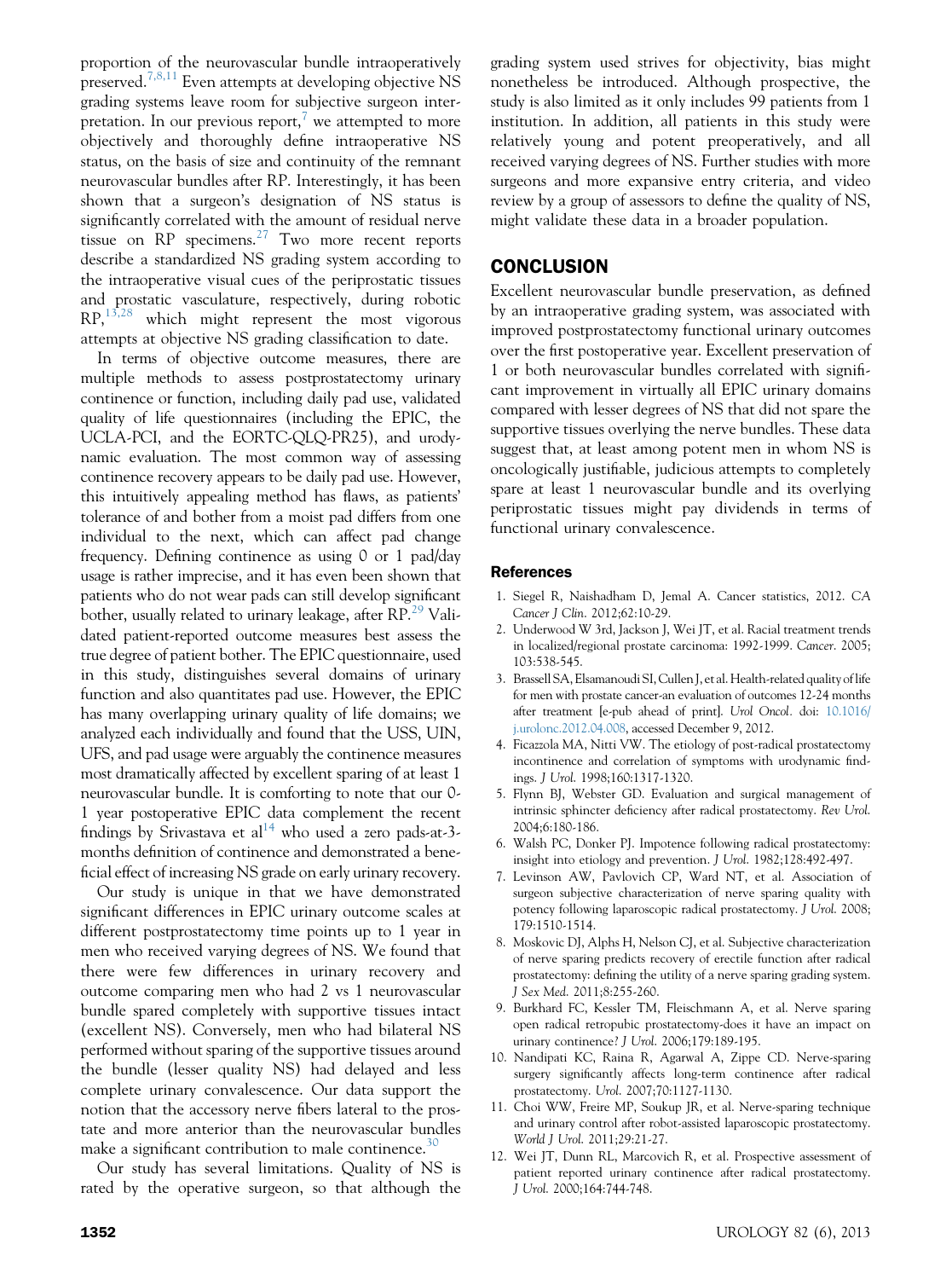- <span id="page-5-0"></span>13. Schatloff O, Chauhan S, Sivaraman A, et al. Anatomic grading of nerve sparing during robot-assisted radical prostatectomy. Eur Urol. 2012;61:796-802.
- 14. Srivastava A, Chopra S, Pham A, et al. Effect of a risk-stratified grade of nerve-sparing technique on early return of continence after robot-assisted laparoscopic radical prostatectomy. Eur Urol. 2013;63:38-44.
- 15. Marien TP, Lepor H. Does a nerve-sparing technique or potency affect continence after open radical retropubic prostatectomy? BJU Int. 2008;102:1581-1584.
- 16. Tzou DT, Dalkin BL, Christopher BA, Cui H. The failure of a nerve sparing template to improve urinary continence after radical prostatectomy: attention to study design. Urol Oncol. 2009;27:358-362.
- 17. Toren P, Alibhai SMH, Matthew A, et al. The effect of nervesparing surgery on patient-reported continence post-radical prostatectomy. CUAJ. 2009;3:465-470.
- 18. Peterson AC, Chen Y. Patient reported incontinence after radical prostatectomy is more common than expected and not associated with the nerve sparing technique: results from the Center for Prostate Disease Research (CPDR) Database. Neurourol Urodyn. 2012;31:60-63.
- 19. Gacci M, Carini M, Simonato A, et al. Factors predicting continence recovery 1 month after radical prostatectomy: results of a multicenter survey. Int J Urol. 2011;18:700-708.
- 20. Berry T, Tepera C, Staneck D, et al. Is there correlation of nervesparing status and return to baseline urinary function after robotassisted laparoscopic radical prostatectomy? J Endourol. 2009;23: 489-493.
- 21. Pick DL, Osann K, Skarecky D, et al. The impact of cavernosal nerve preservation on continence after robotic radical prostatectomy. BJU Int. 2011;108:1492-1496.
- 22. Skarecky D, Morales B, Chang A, Ahlering T. Simple method to predict return of continence after robot-assisted radical prostatectomy. J Endourol. 2011;25:1451-1455.
- 23. Wei JT, Dunn RL, Litwin MS, et al. Development and validation of the Expanded Prostate Cancer Index Composite (EPIC) for comprehensive assessment of health-related quality of life in men with prostate cancer. Urol. 2000;56:899-905.
- 24. Rosen RC, Riley A, Wagner G, et al. The international index of erectile function (IIEF): a multidimensional scale for assessment of erectile dysfunction. Urol. 1997;49:822-830.
- 25. Pavlovich CP, Levinson AW, Su L-M, et al. Nightly vs. On-demand sildenafil for penile rehabilitation after minimallyinvasive nerve-sparing radical prostatectomy: Results of a randomized double-blind trial with placebo. BJU Int. 2013;112:844-851.
- 26. Ficarra V, Novara G, Rosen RC, et al. Systematic review and metaanalysis of studies reporting urinary continence recovery after robotassisted\radical prostatectomy. Eur Urol. 2012;62:405-417.
- 27. Schatloff O, Chauhan S, Kameh D, et al. Cavernosal nerve preservation during robot-assisted radical prostatectomy is a graded rather than an all-or-none phenomenon: objective demonstration by assessment of residual nerve tissue on surgical specimens. Urology. 2012;79:596-600.
- 28. Tewari AK, Srivasta A, Huang MW, et al. Anatomical grades of nerve sparing: a risk-stratified approach to neural-hammock sparing during robotic-assisted radical prostatectomy (RALP). BJU Int. 2011;108:984-992.
- 29. Wallerstedt A, Carlsson S, Nilsson AE, et al. Pad use and patient reported bother from urinary leakage after radical prostatectomy. J Urol. 2012;187:196-200.
- 30. Tewari A, Peabody JO, Fischer M, et al. An operative and anatomic study to help in nerve sparing during laparoscopic and robotic radical prostatectomy. Eur Urol. 2003;43:444-454.

#### EDITORIAL COMMENT

Before the description of the anatomic nerve sparing radical prostatectomy by Walsh et  $al$ ,<sup>[1](#page-6-0)</sup> this surgical procedure was associated with significant intraoperative, perioperative, and long-term complications. Today, experienced open and robotic surgeons perform anatomic radical prostatectomy (RP) with rare technical complications, and the overwhelming majority of men regain continence. Depending on baseline age, sexual function, cardiovascular comorbidities, and the extent of nerve sparing (bilateral, unilateral, or no neurovascular nerve sparing), a significant subset of men regain erectile function.<sup>[2](#page-6-0)</sup>

The decision to perform a nerve sparing procedure must balance potency and oncological control. We reported that the difference in potency rates between men undergoing a bilateral vs unilateral nerve sparing is approximately  $15\%$ .<sup>2</sup> We have also published our preoperative criteria for preserving the neurovascular bundle according to factors predictive of unilateral extracapsular extension.<sup>[3](#page-6-0)</sup> Nerve sparing is not a binary decision all vs none in many cases we will attempt to preserve a portion of the neurovascular bundle.

We and others have asked the question whether the extent of nerve sparing affects urinary continence with conflicting conclusions?[4](#page-6-0) The present study concludes that nerve sparing enhances urinary continence. There are several methodological issues that are of concern. First, the authors present a small series of only 102 men undergoing RP by 3 surgeons. Second, was it the intent of the surgeons to perform bilateral nerve sparing in all cases? If not, what were the criteria to perform a partial or complete nerve excision? Third, if all men had a numerical score for extent of nerve sparing, why did they not analyze the data as a continuous variable? Fourth, were the 3 subgroups defined preoperatively or were these groups defined posthoc to achieve statistical significance. Fifth, if the study identified 3 subgroups, then the analysis should have compared all 3 groups independently. Sixth, there is a tremendous difference in qualitative nerve sparing between a score of 4 vs 8, yet there is no meaning difference between these 2 groups. Why? Seventh, how many men were evaluable at the different time points. Finally, how many of the men who had excellent nerve sparing developed erectile dysfunction? If these men were not potent, do the authors believe the nerves were spared? The authors should examine whether men who were potent postoperatively exhibited superior continence because this is the group who truly had their nerves spared.

Let us contrast this study to our published series.<sup>[4](#page-6-0)</sup> First, our study involved 1100 men who signed informed consent to participate in a prospective longitudinal study of which 728 were potent preoperatively. The UCLA Prostate Cancer Index and AUASS were administered at baseline, 3, 6, 12, and 24 months. The surgeon was not involved in administration, entry or retrieval or the statistical analysis. Overall, 88% and 12% of men underwent a bilateral vs unilateral nerve sparing RP on the basis of preoperative criteria. Continence was defined as total control/occasional dribbling because we reported that men fulfilling these criteria consider themselves continent after RP.<sup>[5](#page-6-0)</sup> Continence rates at 24 months were not influenced by our preoperative decision to perform bilateral or unilateral nerve sparing. Although we did not intraoperatively qualitatively ascertain nerve sparing, we believe the best indicator of whether nerves were spared was their postoperative potency status. Obviously, if someone with a nerve sparing score of 8 is rendered impotent, then the nerves mediating erectile function were not spared despite the surgeon's optimism. Continence rates in our study were also independent of nerve sparing status.